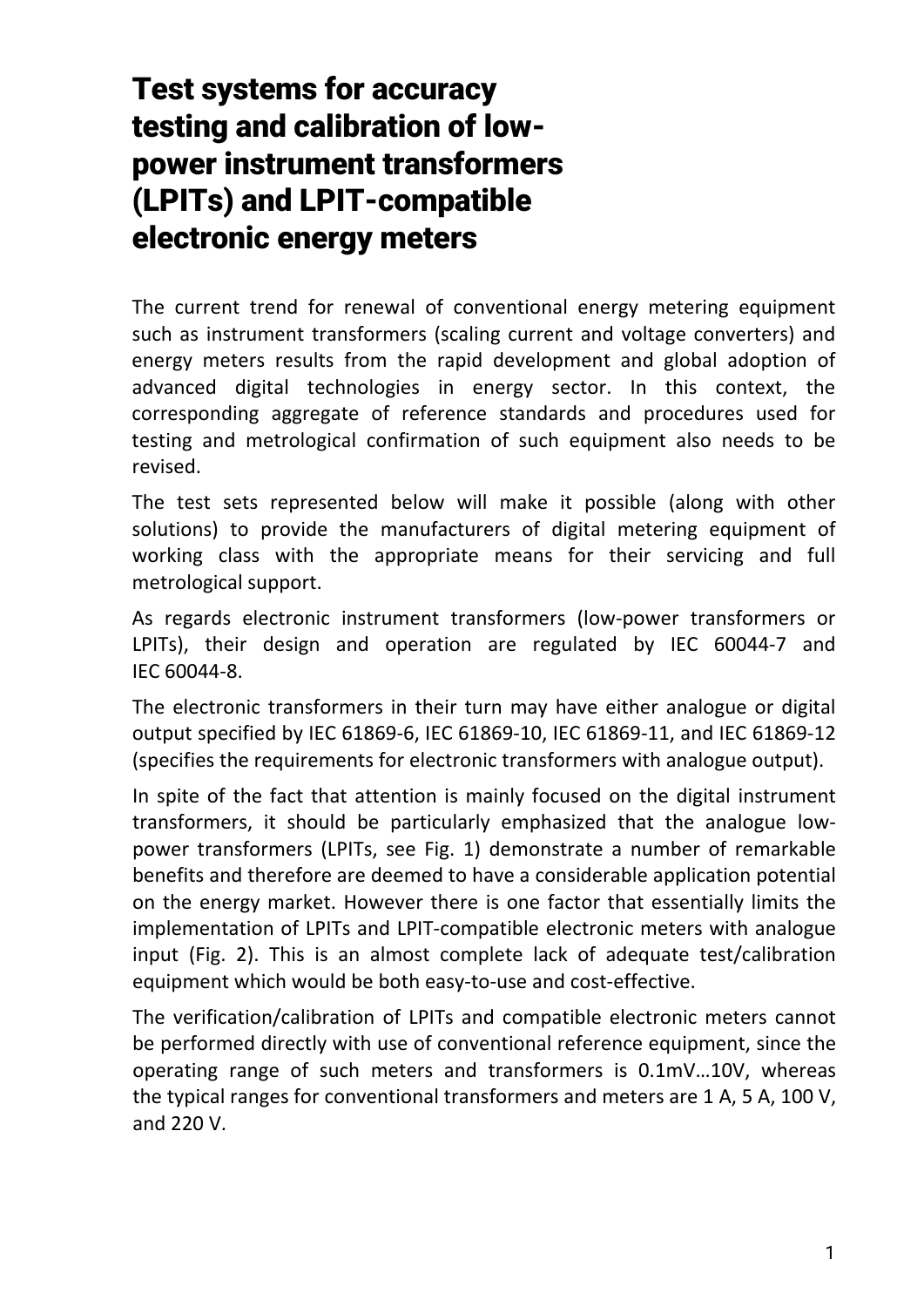



That is why we have started a project on the design of the reference equipment with the operating ranges corresponding to the ranges of LPITs and compatible electronic meters (including the design of associated test/calibration procedures).

The specific objective of the project was to include the components of classical calibration systems applied to testing of conventional transformers and meters in the test set under development wherever possible, considering that such components present in great numbers in test/calibration labs. First of all this is related to reference transformers, test current and voltage sources and reference meters.

By now the required set of calibration equipment was successfully designed. Although intended for accuracy testing/calibration of a measuring channel consisting of electronic low‐power instrument transformers and compatible energy meters, it includes the components of classical test systems to the maximum extent.

Principal diagrams of the test sets and the corresponding test procedures are briefly described below.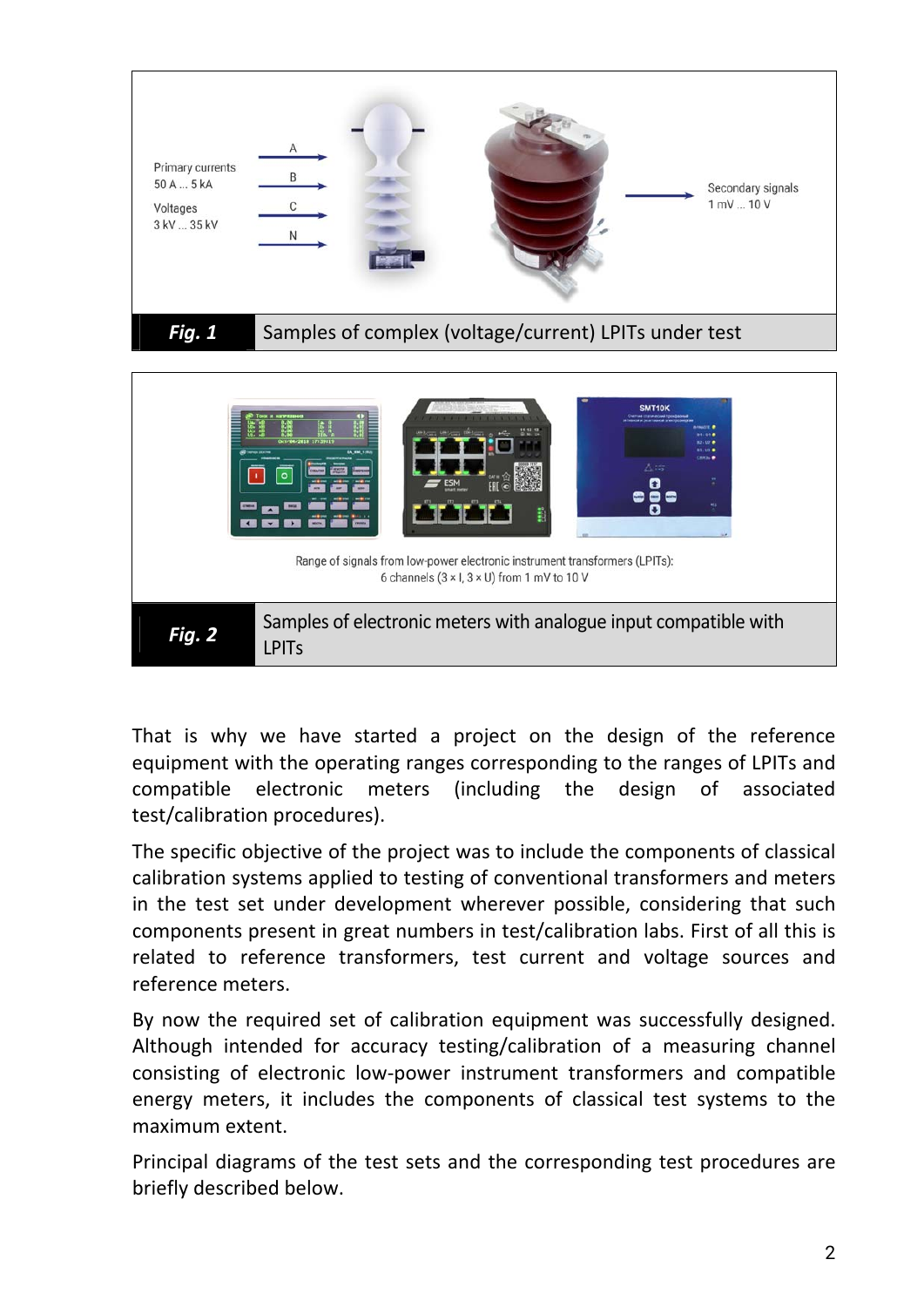## System for calibration of current LPITs

The test set is intended for accuracy testing/calibration of electronic low‐power current instrument transformers up to 5 kA specified by IEC 60044‐8 in laboratory conditions (Fig. 3).



## System for calibration of voltage LPITs

The test set is intended for accuracy testing/calibration of electronic low‐power voltage instrument transformers 6 to 330 kV specified by IEC 60044‐7 in laboratory conditions (Fig. 4).

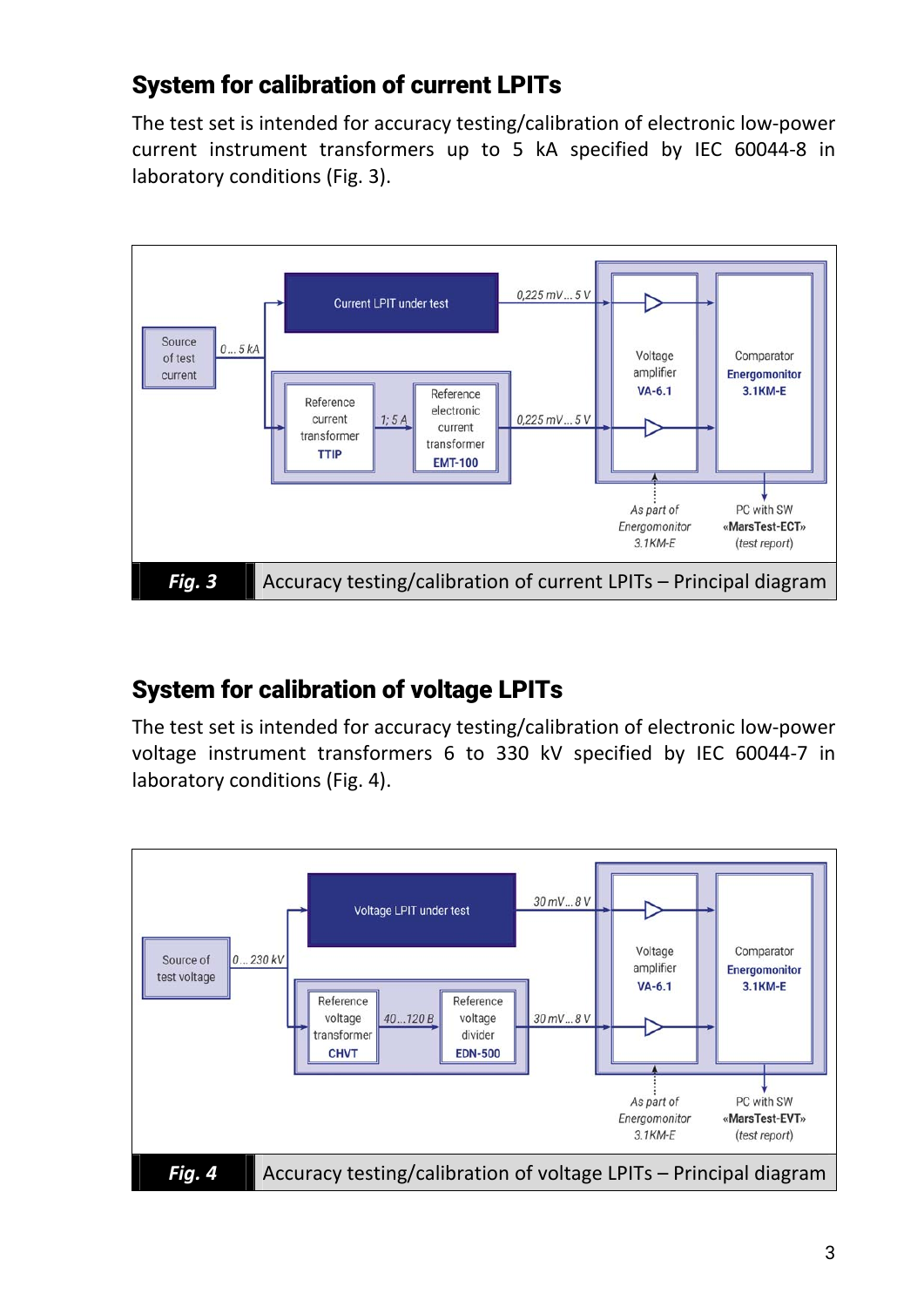As shown in the diagrams above, in distinction to the classical schemes, these test schemes contain just two non‐conventional modules: the reference electronic transformer EMT‐100 and the reference voltage divider EDN‐500. The test method implies comparison of two signals coming from the reference transformer and from the transformer under test. The ratio and phase errors of the transformer under test are determined on the basis of comparison results.

The electronic transformer is needed to convert the current coming from a conventional reference CT (rated at 1A and 5A) into an output voltage ranging from 1 mV to 10 V (acceptable for current LPITs). As regards the electronic voltage divider, it reduces the high voltage across the output of a conventional VT to an acceptable level of voltage LPITs.

The test sets have advantages as well as disadvantages. The equipment is suitable for laboratory conditions but absolutely unsuitable for field measurements in view of a large number of modules.

Thus to carry out accuracy testing/calibration of transformers in the field, the reference comparator MarsComp K‐1000 was designed (Fig. 5).



This multifunctional instrument features a number of benefits:

- One and the same instrument performs 2 functions: it can be used to test/calibrate either current or voltage transformers
- As reference transformers, conventional CTs (1A, 5A) and conventional VTs (100 V, 100/√3 V) may be used.

This multifunctional instrument combines the following components: an electronic current transformer, electronic voltage dividers (based on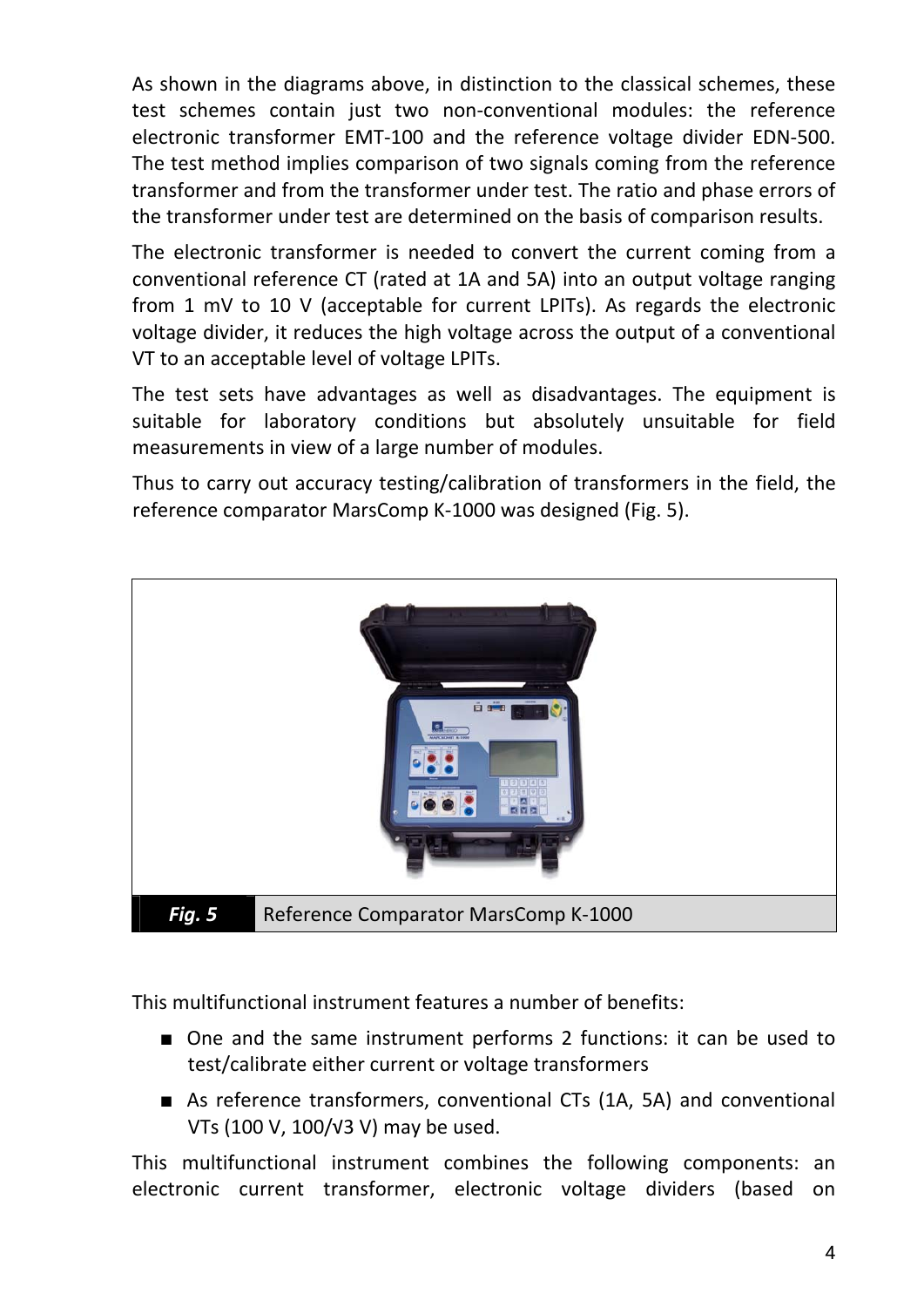programmable measuring amplifiers) and an analogue‐to‐digital comparator (Fig. 6).



Sphere of application:

1. Accuracy testing and calibration (evaluation of ratio and phase errors) of the following instruments:

- Low-power voltage sensors (voltage LPITs) with AC voltage output ranging from 20 mV to 8 V specified by IEC 60044‐7
- Low‐power current sensors (current LPITs) with AC voltage output ranging from 20 mV to 8 V specified by IEC 60044‐8
- Conventional voltage instrument transformers
- Voltage dividers, scaling measuring voltage devices.

2. Testing of frequency response and amplitude/frequency response performance of instrument voltage transformers by the method of injecting harmonics of order from 0.3 to 50 (from 15 to 2500 Hz) within a secondary voltage range from 0.08 to 840 V as well as by applying signals of various waveforms.

The test scheme is shown in Fig. 7.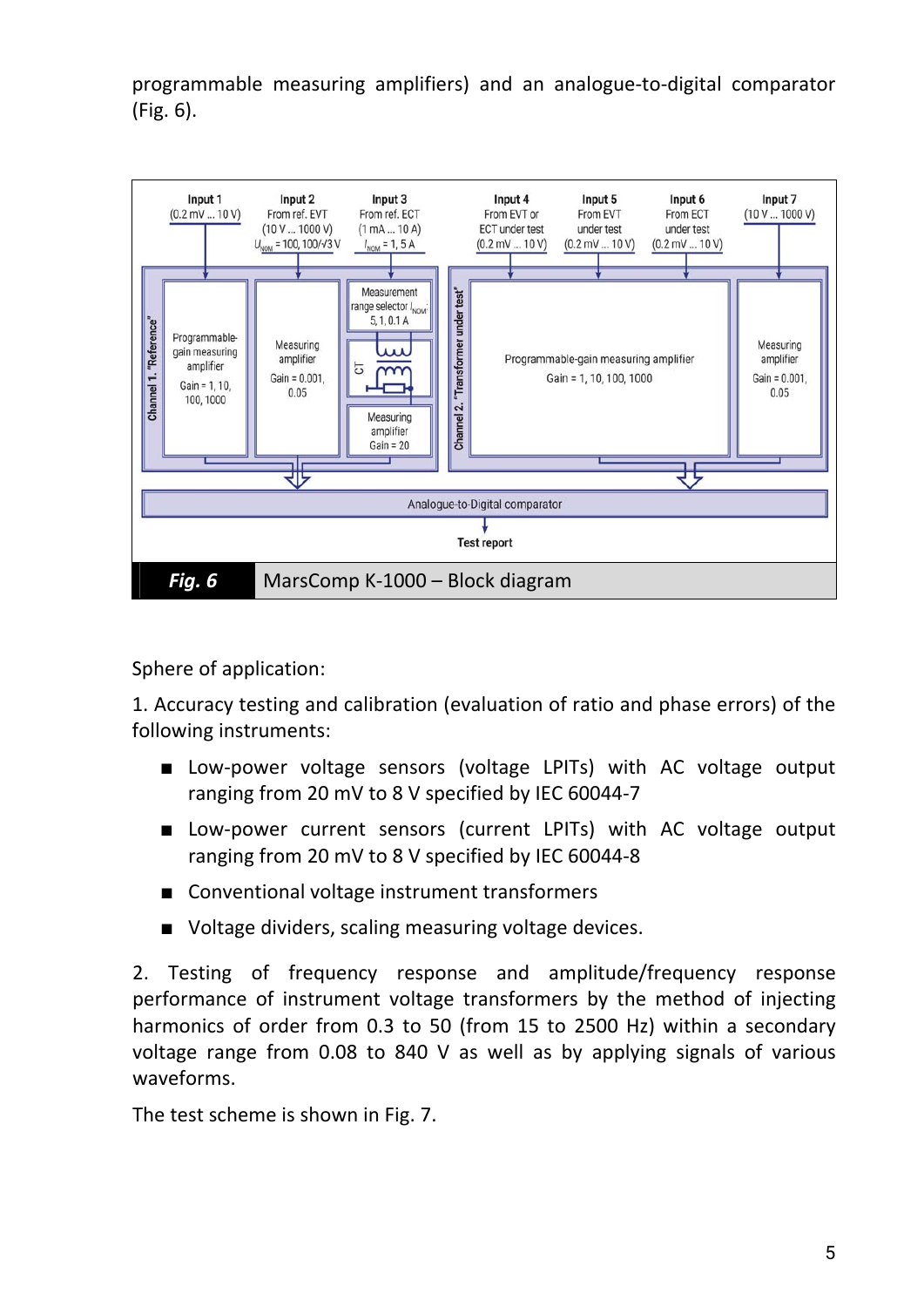

As shown in the figure above, the test scheme includes test signal sources as well as current and voltage reference transformers.

Test procedures can be carried out automatically (controlled by the E‐TransformerTest software) provided that the current and voltage signal sources have a function of automatic control.

The automatic control function is added to the existing current and voltage signal sources within the framework of designing the MarsComp K‐1000: a prototype of the automated current source IT5000A (Fig. 8) has been developed, manufactured and presented to potential customers.

The IT5000A is a source of test current designed to work with a test system intended for testing /calibration of conventional transformers and LPITs compliant to IEC 60044‐8 and IEC 60044‐1. Among the options there is one with a built-in current sensor for measuring output currents within 50...6000 A in power networks rated at 50 or 60 Hz. The values of test current are set automatically under the control of the E‐TransformerTest software (Fig. 9).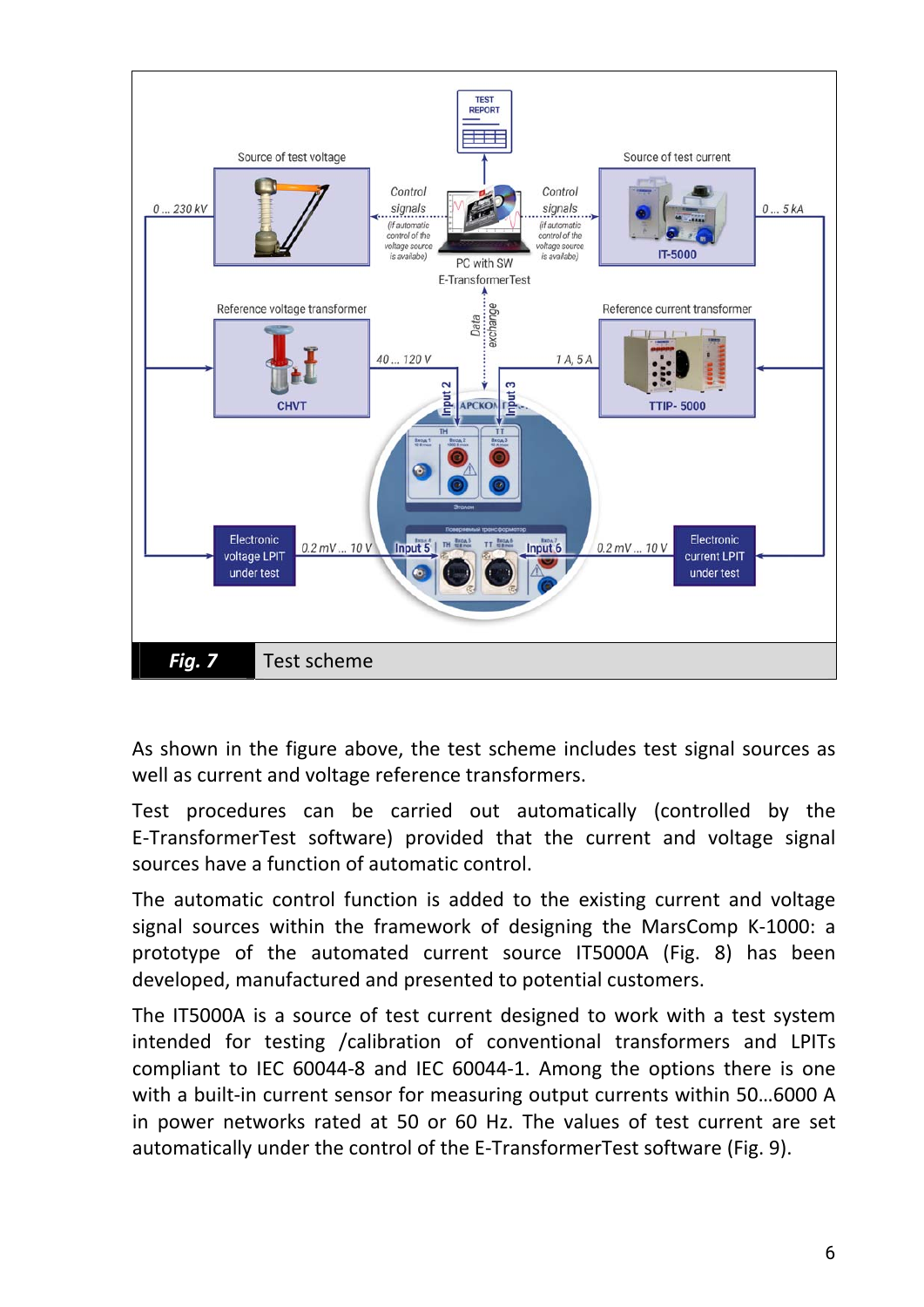

The procedure for testing LPITs is easier than the one for conventional transformers, since in the first case there is no need to connect a burden set and to change burden values in the course of testing. This reduces the time of testing and simplifies the automatic control.

Considering the importance of accuracy testing of electronic transformers, it is reasonable to pay the same attention to testing LPIT‐compatible electronic meters. The manufacturers of electronic transformers often complain that such meters are produced in small quantities (no more than 1% of the total number of currently produced conventional meters). As a result, application of LPITs in the sphere of energy metering is limited. The test system for accuracy testing/calibration of electronic (LPIT‐compatible) meters MTS‐ME 3.1KM‐E is designed to solve the problem (Fig. 10).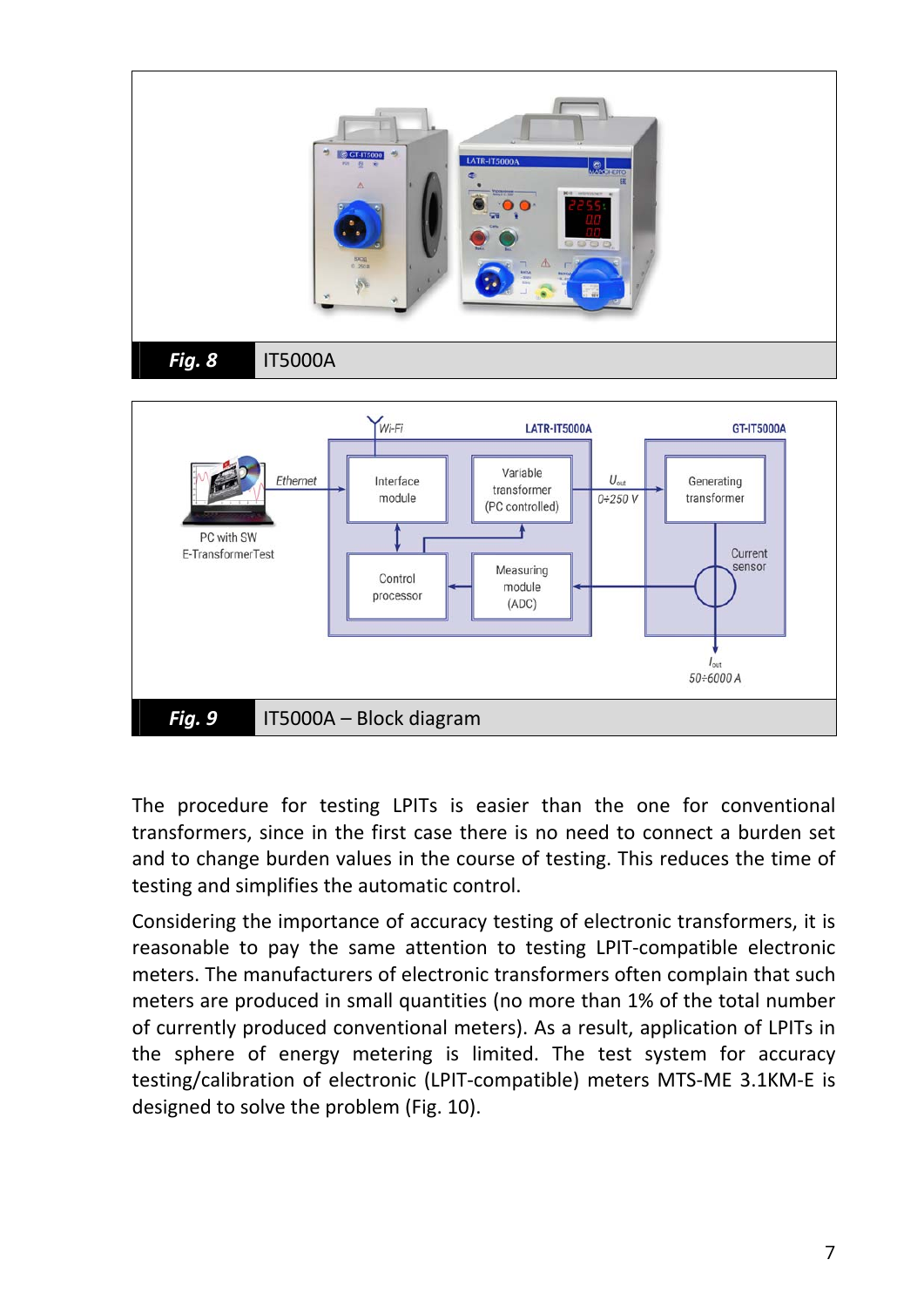

In distinction to test systems for testing conventional energy meters, in this setup the input/output signals are shifted to a range of 1 mV…10 V for both the source and the reference meter. The test current is supplied in the form of voltage signals to simulate the output of an electronic low‐power current transformer.

The test method is classical since it uses the technique based on applying a reference meter. It consists of the following steps (Fig. 11):

- Test signals from the source are simultaneously supplied to the reference meter and to the meter under test
- The readings of the reference and tested devices along with the values of the error calculated by the pulse comparator are processed by the control software Enform MTS‐ME, which then generates a test report.

The test system is intended for accuracy testing and calibration of electronic energy meters of accuracy class 0.2S (or less accurate) specified by the IEC 60044‐XX standards.

The basic customers are: manufacturers of electronic meters, metrological labs and certification bodies.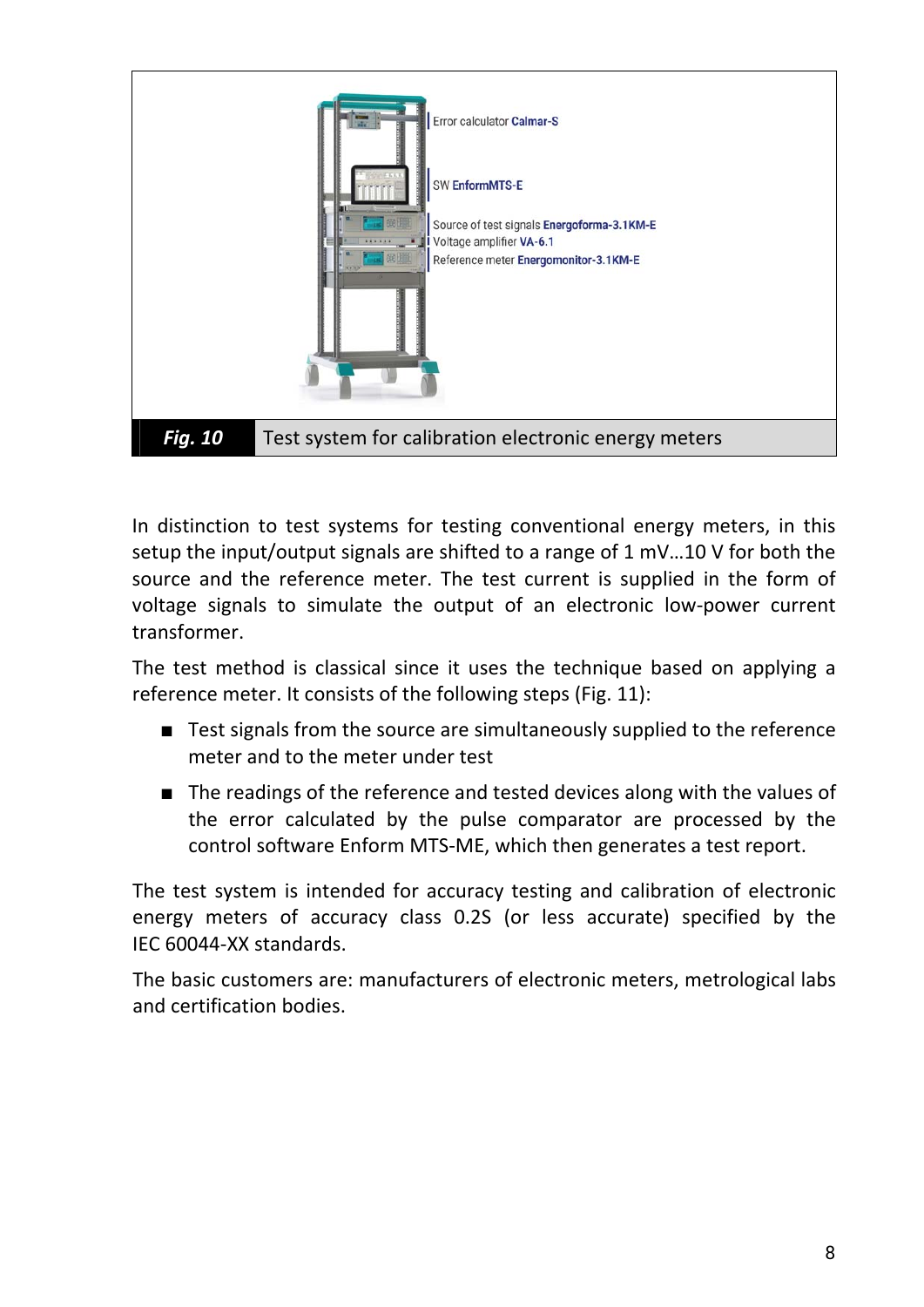

Among other benefits, this test system features one interesting option: in addition to 50 Hz and 60 Hz, there is a fundamental frequency option of 400 Hz. This makes the system suitable for avionic and marine applications. It comes in two design versions: stationary and portable (Fig. 12).